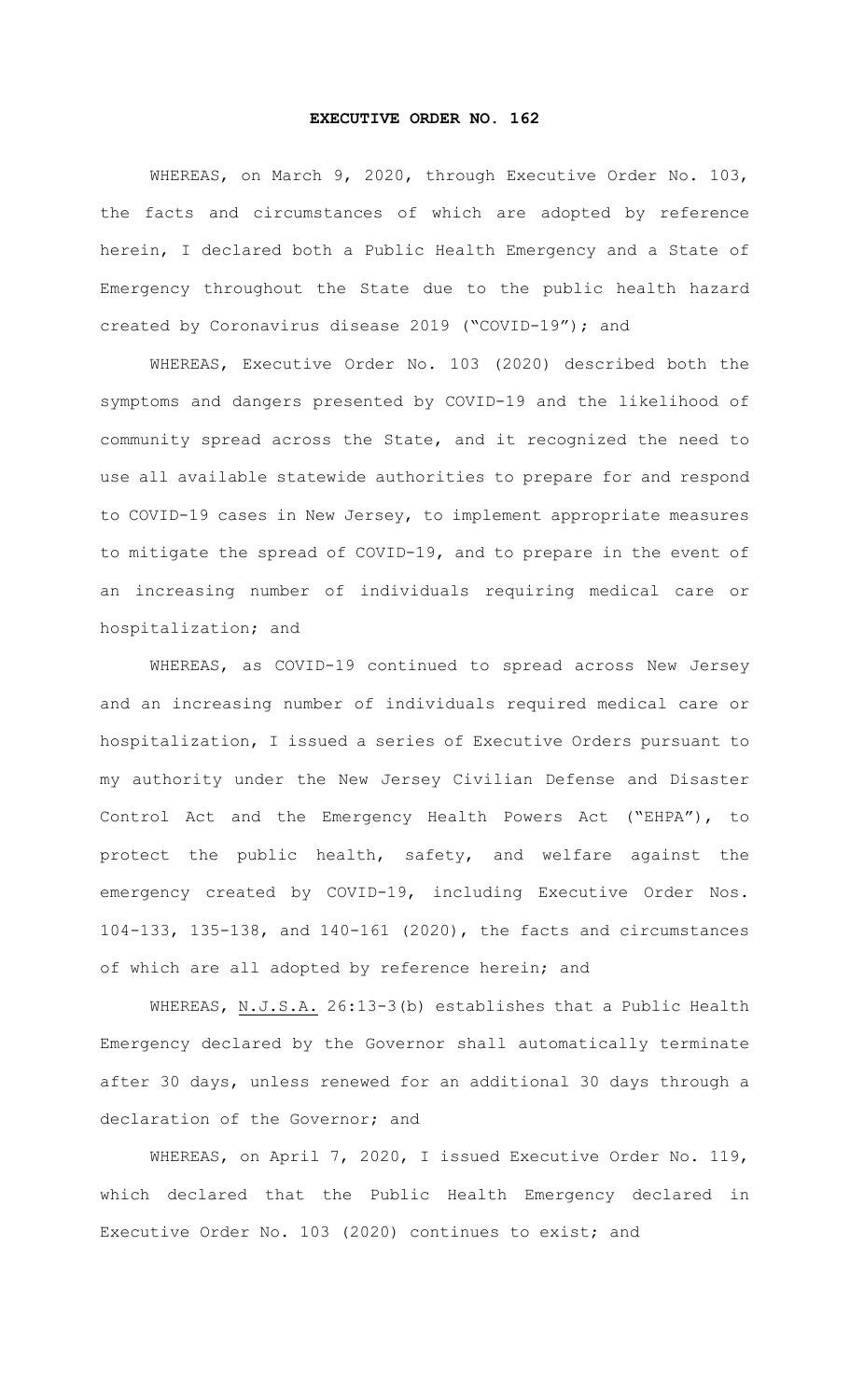WHEREAS, on May 6, 2020, I issued Executive Order No. 138, which declared that the Public Health Emergency declared in Executive Order No. 103 (2020) continues to exist; and

WHEREAS, on June 4, 2020, I issued Executive Order No. 151, which declared that the Public Health Emergency declared in Executive Order No. 103 (2020) continues to exist; and

WHEREAS, through Executive Order Nos. 119, 138, and 151 (2020), I declared that all Executive Orders and Administrative Orders adopted in whole or in part in response to the COVID-19 Public Health Emergency remained in full force and effect; and

WHEREAS, since the Public Health Emergency was renewed on June 4, 2020, at which time there were over 162,000 positive cases of COVID-19 in New Jersey, the COVID-19 outbreak has continued to present a public health hazard in New Jersey, in the region, and across the United States; and

WHEREAS, as of July 1, 2020, according to the World Health Organization, there were over 10,357,000 confirmed cases of COVID-19 worldwide, with over 508,000 of those cases having resulted in death; and

WHEREAS, as of July 1, 2020, according to the Centers for Disease Control and Prevention, there were over 2,624,000 confirmed cases of COVID-19 in the United States, with over 127,000 of those cases having resulted in death; and

WHEREAS, as of July 1, 2020, there were over 171,000 positive cases of COVID-19 in New Jersey, with at least 13,224 of those cases having resulted in death; and

WHEREAS, there have been positive cases of COVID-19 in every county in New Jersey, and there have been deaths relating to COVID-19 in every county in New Jersey; and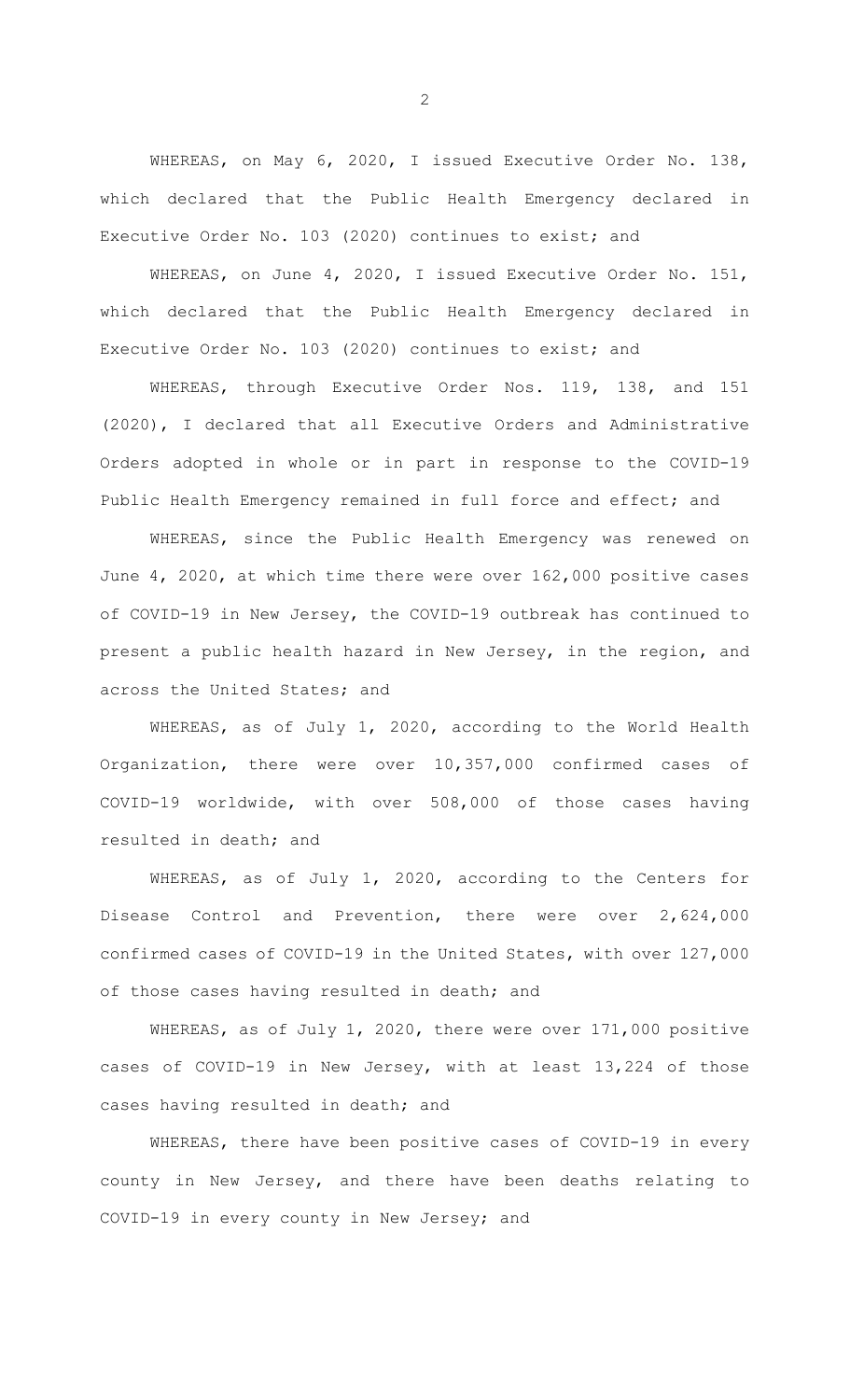WHEREAS, due to the significant emergency measures the State has taken in response to COVID-19, there has now been a decrease in the rate of reported new cases of COVID-19 in New Jersey, in the total number of individuals being admitted to hospitals for COVID-19, and in the rate of reproduction for COVID-19 infections in New Jersey; and

WHEREAS, given the progress the State has made based on these emergency measures and after consultation with officials from the Department of Health ("DOH"), I announced a multi-stage New Jersey's Road Back Plan (the "Plan") for the methodical and strategic reopening of businesses and activities based on scientific data and metrics concerning the level of disease transmission risk and essential classification; and

WHEREAS, in line with the Plan, the State has been able to relax a number of restrictions, each time tailored to the relative risk the activity presents, and additional restrictions on outdoor and indoor recreational and entertainment businesses have been lifted as of today; and

WHEREAS, even as the rate of reported new cases of COVID-19 decreases, the ongoing risks presented by COVID-19 mean that many of the State's current measures must remain in place, both to reduce additional new infections and to save lives; and

WHEREAS, the fact that the spread of COVID-19 has been limited by the State's emergency measures does not in any way suggest that the ongoing Public Health Emergency has dissipated, because absent social distancing measures, public health experts anticipate that the spread of COVID-19 would again significantly increase; and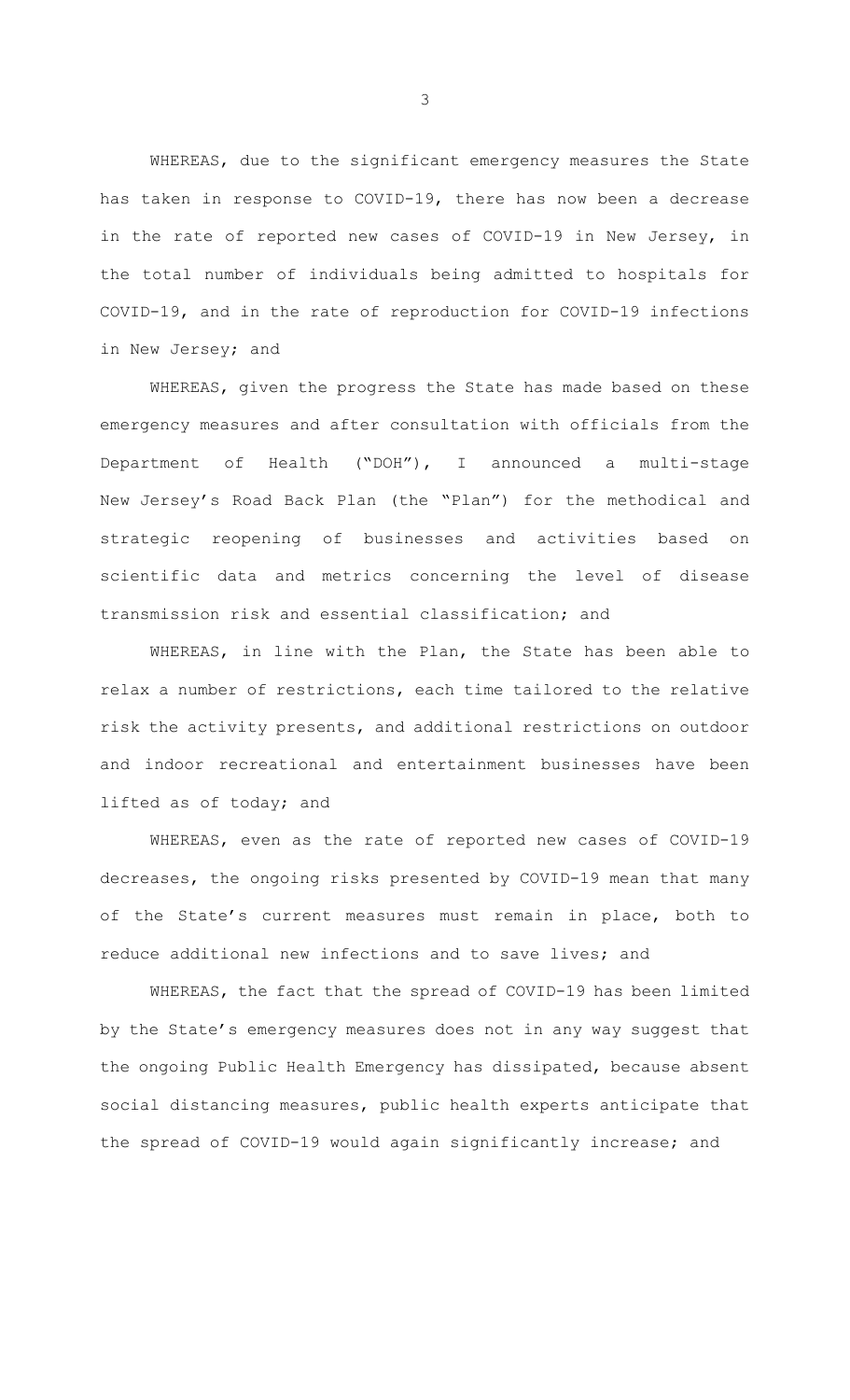WHEREAS, the renewal of the declaration of the ongoing Public Health Emergency is necessary to allow the State to continue with the Plan to allow for the methodical and strategic reopening of the State, consistent with the State's authority under the EHPA; and

WHEREAS, the renewal of the declaration of the ongoing Public Health Emergency is also necessary to ensure that the State can swiftly respond to take all appropriate actions should the rate of reported new cases of COVID-19 in New Jersey, number of individuals being admitted to hospitals for COVID-19, or rate of reproduction for COVID-19 infections in New Jersey increase once more, as we are now seeing in numerous states across the country; and

WHEREAS, the spread of COVID-19 has greatly strained the resources and capabilities of county and municipal governments, including public health agencies, that provide essential services for containing and mitigating the spread of contagious diseases, and the situation is too large in scope to be handled entirely by the normal county and municipal operating services; and

WHEREAS, the facts as set forth above and consultation with the Commissioner of DOH confirm that the spread of COVID-19 in New Jersey constitutes an ongoing public health hazard that threatens and presently endangers the health, safety, and welfare of the residents of one or more municipalities or counties of the State, and it is necessary and appropriate to take action against this public health hazard to protect and maintain the health, safety, and welfare of New Jersey residents and visitors; and

WHEREAS, the facts as set forth above and consultation with the Commissioner of DOH confirm that there exists a Public Health Emergency in the State; and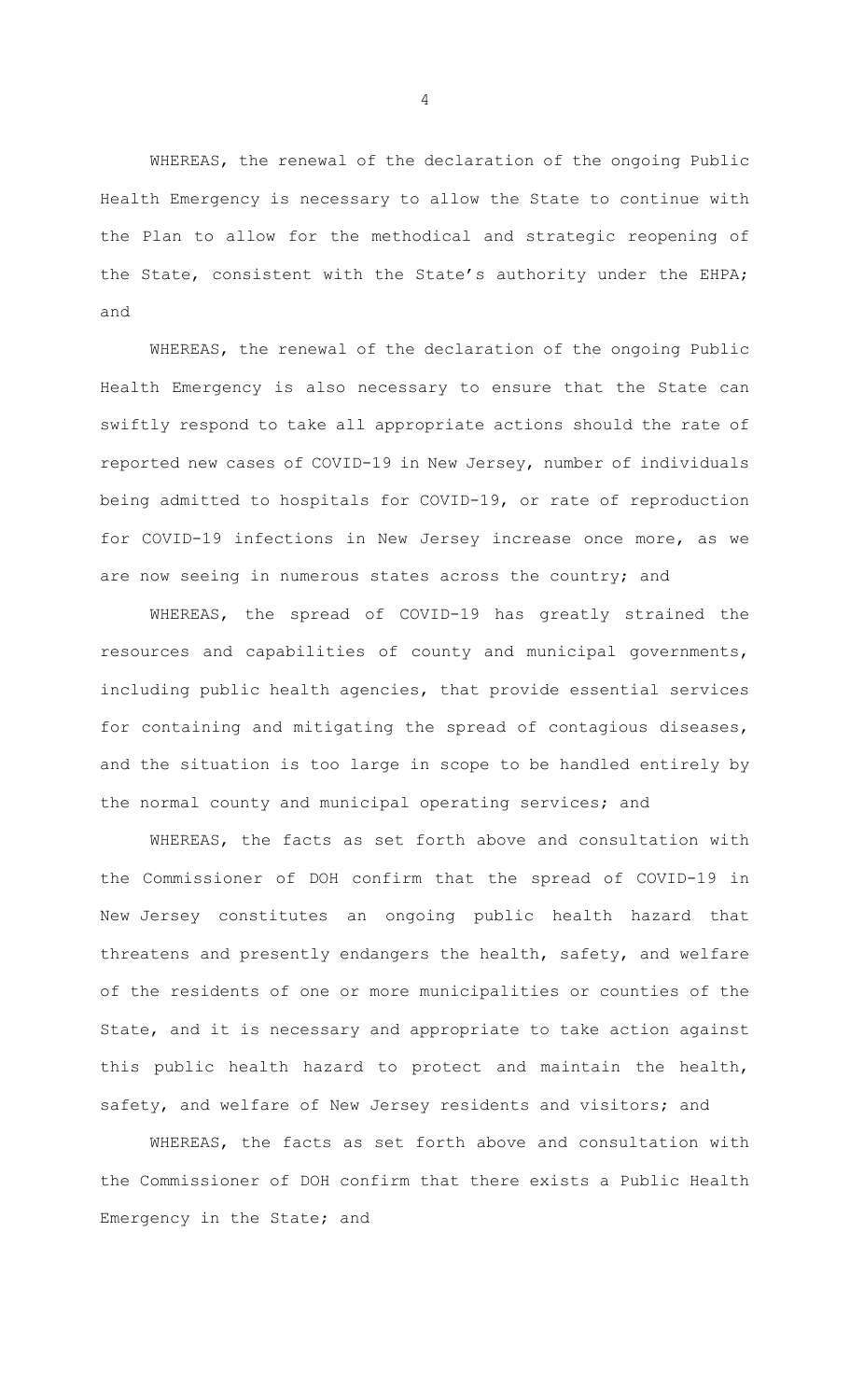WHEREAS, the Constitution and statutes of the State of New Jersey, particularly the provisions of N.J.S.A. 26:13-1 et seq., N.J.S.A. App. A: 9-33 et seq., N.J.S.A. 38A:3-6.1, and N.J.S.A. 38A:2-4 and all amendments and supplements thereto, confer upon the Governor of the State of New Jersey certain emergency powers, which I have invoked;

NOW, THEREFORE, I, PHILIP D. MURPHY, Governor of the State of New Jersey, by virtue of the authority vested in me by the Constitution and by the Statutes of this State, do hereby DECLARE and PROCLAIM that the Public Health Emergency declared in Executive Order No. 103 (2020) pursuant to the EHPA, N.J.S.A. 26:13-1, et seq., continues to exist throughout the State of New Jersey, and I hereby ORDER and DIRECT:

1. All Executive Orders adopted in whole or in part based on the authority under the EHPA to respond to the Public Health Emergency presented by the COVID-19 outbreak remain in full force and effect.

2. All actions taken by any Executive Branch departments and agencies in whole or in part based on the authority under the EHPA to respond to the Public Health Emergency presented by the COVID-19 outbreak, or in whole or in part based on authority delegated by any Executive Orders described in Paragraph 1 of this Order, including but not limited to any Administrative Orders, remain in full force and effect.

3. For purposes of this Order, "Executive Branch departments and agencies" shall mean any of the principal departments in the Executive Branch of State government and any agency, authority, board, bureau, commission, division, institution, office, or other instrumentality within or created by